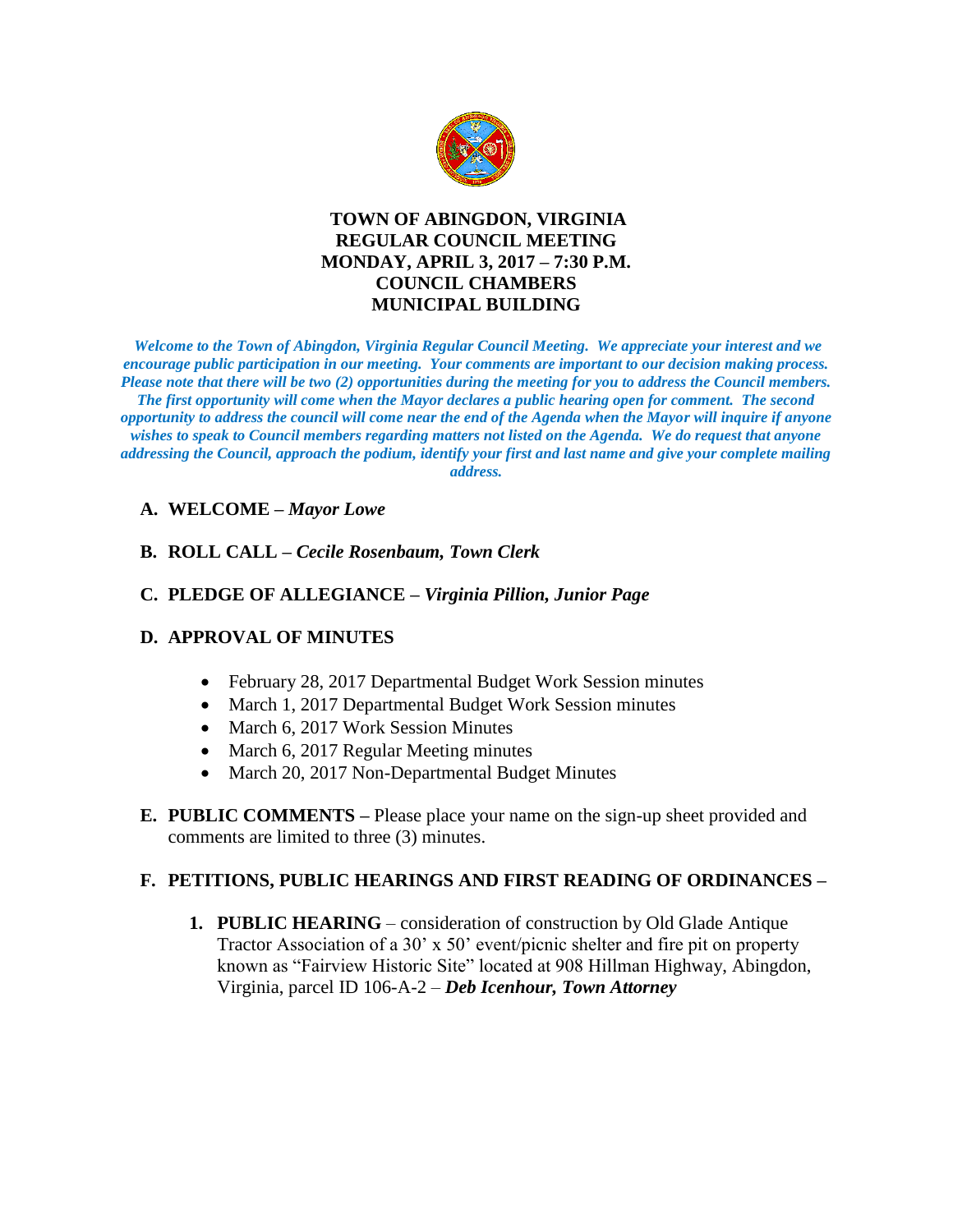Council Agenda April 3, 2017 Page Two

## **G. SECOND READINGS -** *None*

## **H. CONSIDERATION OF BIDS –**

1. Consider of asphalt resurfacing bids for FY 2016/2017 **–** *John Dew, Director of Construction/Public Services*

#### **I. REPORTS FROM THE TOWN MANAGER/ASSISTANT TOWN MANAGER**

- 1. Presentation by Blood Assurance **-** *Kelly Hill, Representative*
- 2. Consideration of Letter of Agreement between Abingdon Main Street and Virginia Main Street – *Greg Kelly, Town Manager*
- 3. Presentation of Annual Arborist report *Kevin Sigmon, Town Arborist*
- 4. Request for funding for "*An Evening of Musical and Epicurean Delights*" Symphony of the Mountains **–** *Cathy Lowe, Mayor*
- 5. Consideration of amendment of bylaws for Tourism Advisory Committee *Deb Icenhour, Town Attorney*

# **J. RESOLUTIONS –**

1. Consideration of a resolution designating April  $3<sup>rd</sup>$  through April  $7<sup>th</sup>$  as Local Government Education Week – *Greg Kelly, Town Manager*

# **K. OLD BUSINESS or MATTERS NOT COVERED AT WORK SESSION**

# **L. APPOINTMENTS TO BOARDS AND COMMITTEES**

- 1. Board of Building Code Appeals
	- $\triangleright$  Reappointment of Tandy Rasnake, who is eligible to serve another term
	- Reappointment of Michael Scott, who is eligible to serve another term
- 2. Tourism Advisory Commission
	- $\triangleright$  Appointment to fill the unexpired term of Kathleen Bundy who is not eligible to complete the appointment